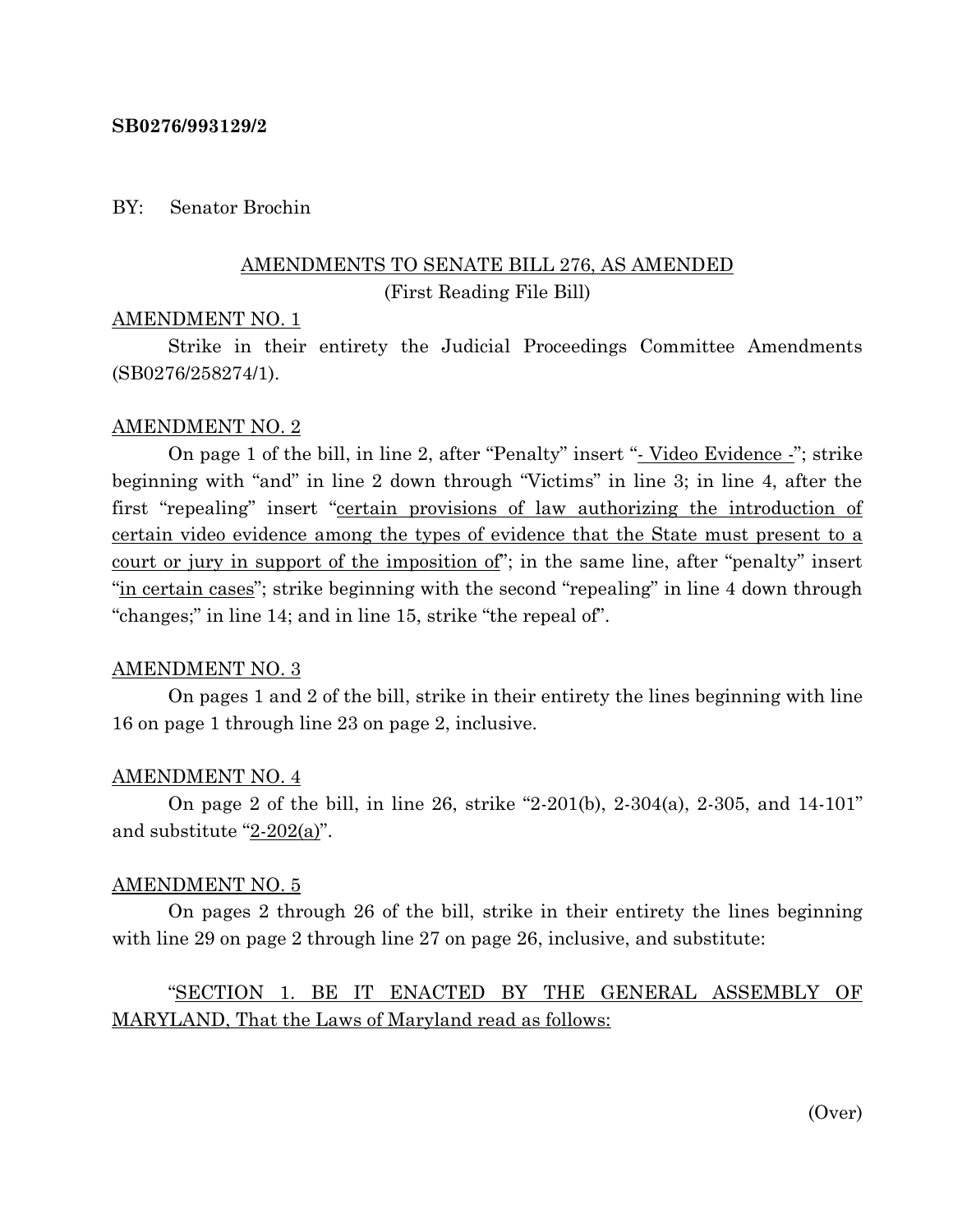# **SB0276/993129/2 BROCHIN Amendments to SB 276 Page 2 of 3**

# Article – Criminal Law

2–202.

(a) A defendant found guilty of murder in the first degree may be sentenced to death only if:

(1) at least 30 days before trial, the State gave written notice to the defendant of:

- (i) the State's intention to seek a sentence of death; and
- (ii) each aggravating circumstance on which the State intends

to rely;

(2) (i) with respect to  $\S$  2-303(g) of this title, except for  $\S$  2- $303(g)(1)(i)$  and (vii) of this title, the defendant was a principal in the first degree; or

(ii) with respect to  $\frac{2-303(g)(1)(i)}{2}$  of this title, a law enforcement officer, as defined in  $\S$  2–303(a) of this title, was murdered and the defendant was:

- 1. a principal in the first degree; or
- 2. a principal in the second degree who:

A. willfully, deliberately, and with premeditation intended the death of the law enforcement officer;

B. was a major participant in the murder; and